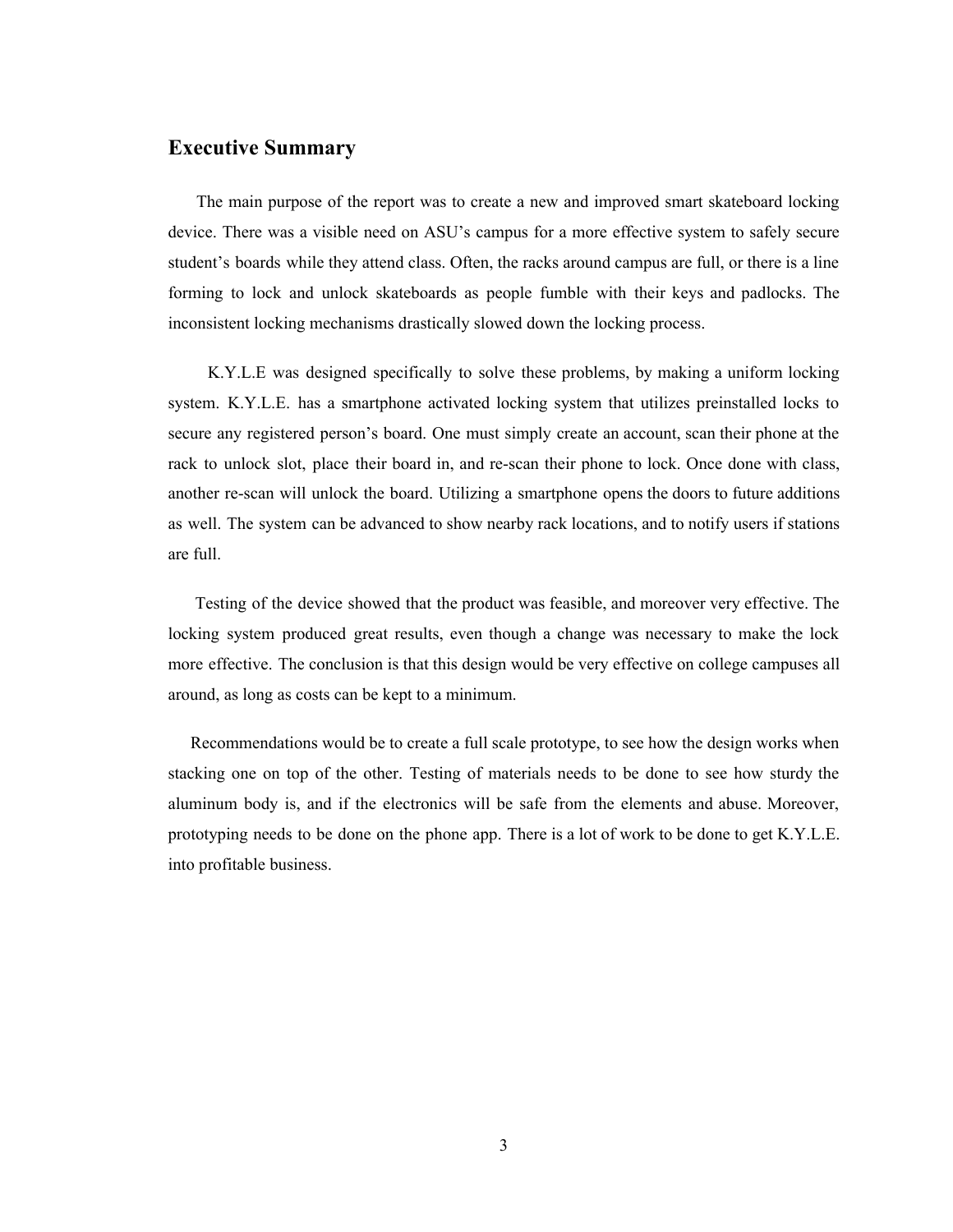# **Table of Contents**

| Contributions                                               |    |
|-------------------------------------------------------------|----|
| <b>Executive Summary</b>                                    | 3  |
| Introduction                                                | 5  |
| 2<br>Background                                             | 5  |
| 3<br>Design and Implementation                              | 6  |
| Final Design<br>3.1                                         | 7  |
| 3.2<br>Cost                                                 | 8  |
| 3.3<br><b>Final Product</b>                                 | 10 |
| <b>Results and Discussion</b><br>4                          | 11 |
| Conclusions and Recommendations<br>$\overline{\mathcal{L}}$ | 11 |
| References                                                  | 12 |
| Appendix A Detailed Engineering Drawing                     | 13 |
| Appendix B Final Code                                       | 13 |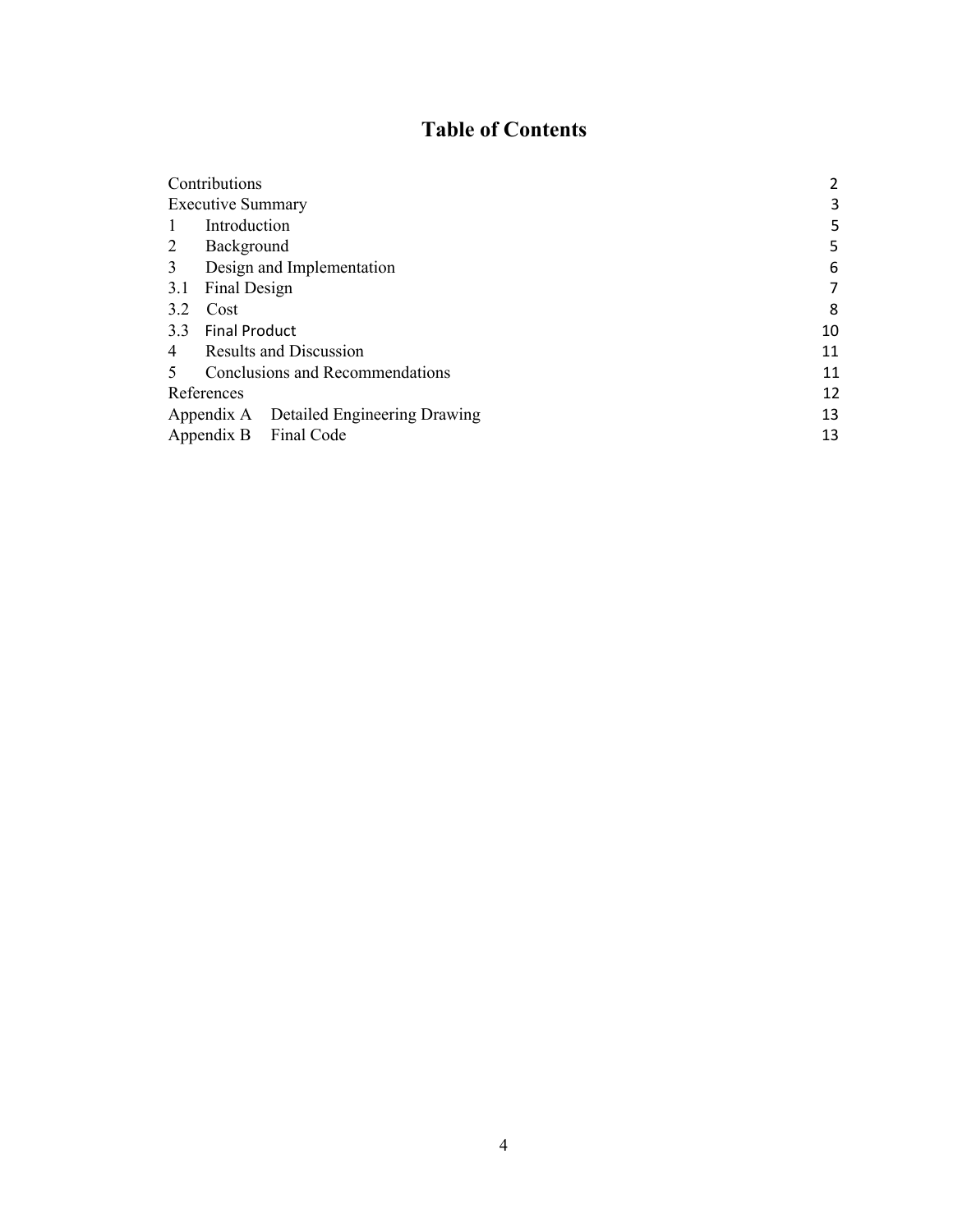### <span id="page-2-0"></span>**1 Introduction**

As skateboards become a more popular method of transportation around college campuses, it became clear that there is a need for a better locking system. Carrying around bulky and clumsy locks slows down a skateboarder, and makes them take more time than actually required to secure their board from being stolen.

The aim of the project was to create a product that expedited this locking process, making life easier and stress free for skaters around campus. The thought of a student being tardy to class simply because of a line at a skateboard rack is absurd. Pursuing this design has obvious benefits. This affects a student's ability to attend class. This would also affect a student's mental health. It is important that students have minimal stress on their life, and this would alleviate a major stress.

The report presents the data that was collected throughout the design and testing process. The design changed much over time. These results are analyzed further and future recommendations are also discussed.

### <span id="page-2-1"></span>**2 Background**

The current solution for skateboard storage varies depending on the environment and amount of storage needed. One example is a company and website called skateboard racks for schools. They offer racks that can hold 6, 12, 24 and 48 boards. The lowest prices for each product range from \$599.99, \$1,199.99, \$2,699.99 and \$5,399.99 respectively. These designs utilize vertical spaces for the board and rings in order to attach a personal lock connecting to rings; locking the board in the space. Other designs use the same ring locking method but another example in particular uses sideways slots for boards. Currently though, not much is being done to innovate this commonly used storage system. No use of smart locks or changes to improve how to retrieve boards have been implemented on any of the skateboard racks researched. Because of this fact, the team set out to produce the most efficient and effective skateboard rack for organizations to buy and users to operate. The potential customers for the product are college students. This appeals to a lot of college campuses worldwide as this is a great place to market and sell the product. This can also be marketed this to parks and other buildings/places as well but the main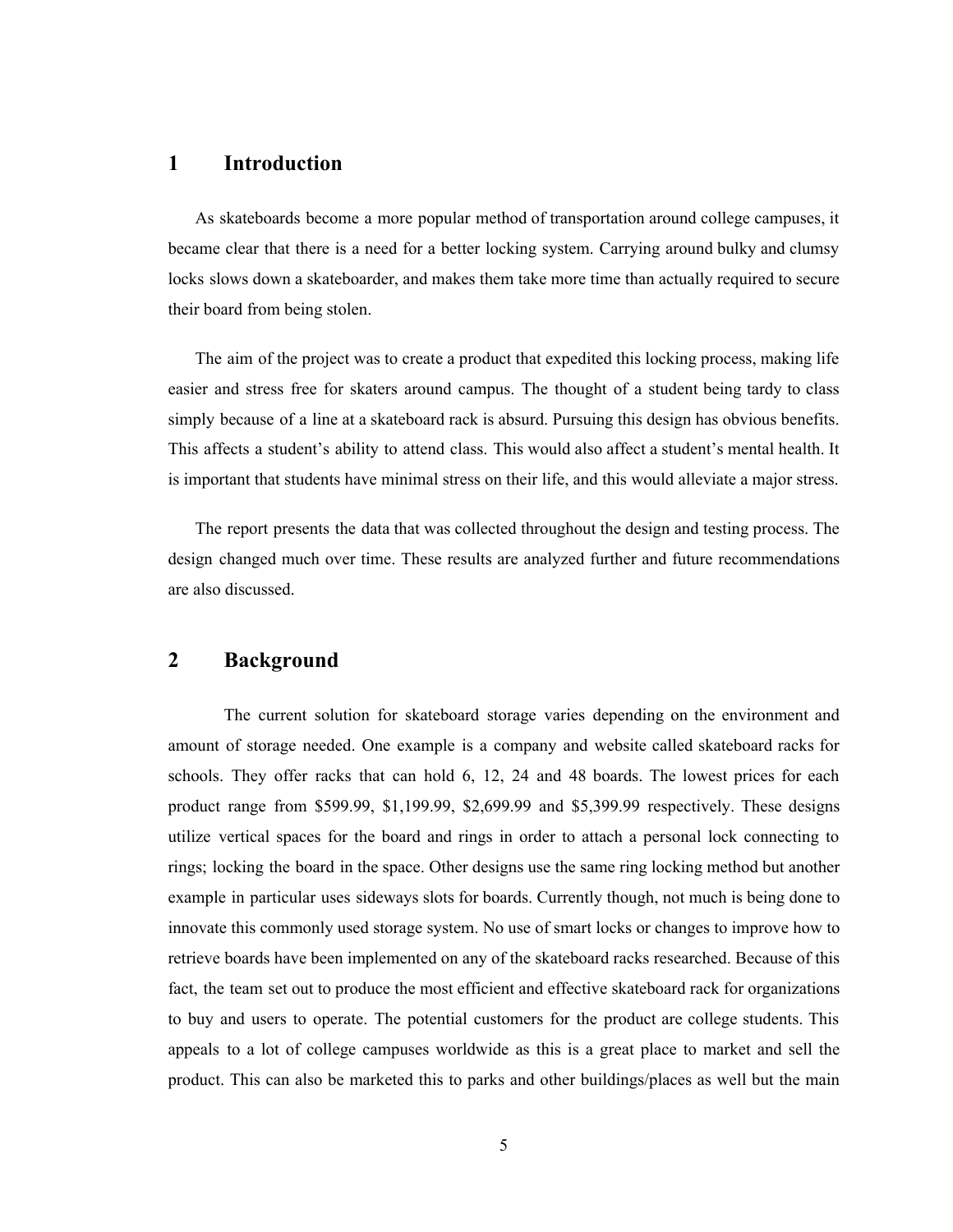focus will be on college campuses. Any gender is more than welcome to use the product as performing the art and sport of skateboarding isn't bound by gender and in turn, anyone can use the product. Anyone from any income bracket can use the product as well. All they have to do is make an account and they can put in the credentials to use the K.Y.L.E. if they can't use a smart device. Using a phone to unlock the K.Y.L.E. is simply for the users convenience, not a requirement. Any age and therefore anyone at any height can use the product as well. The skateboarding market will be a \$2 billion dollar industry by 2020 [3] and with more than 6.4 million people participating in skateboarding in 2016 in the US alone [4]. Both of theses statistics mean that there is a huge and ever growing market for skateboarding and in turn skateboard racks. Over all, there is a lot of potential not only in this ever growing industry, but in the product as well.

### <span id="page-3-0"></span>**3 Design and Implementation**

The design was created to store skateboards in the most time effective way. First, the team looked at at pre existing models to better understand what was out there. What was decided was that the best course of action was to mimic the racks that were already on the ASU campus for a number of reasons. The racks themselves were compact and used space in the most efficient way to store the most boards. The design allowed for many to be in the same place and still provide easy access from all angles. The K.Y.L.E. eliminates the use of locks as it comes with its own automatic locks. Lastly, the effectiveness of this design because of in person testing which strengthened the trust in design. However there were still things that needed to be improved upon. User feedback states that the design does not look aesthetically pleasing. To answer this, the design was slightly changed to hide the electronics. The angle that the boards were at was a little too steep and that more space would be available if the angle was reduced. The angle can also be used to create greater ease of use since adjustments have to be made at different heights. The team wanted to have an interactive interface so that people could use the product without cell phones and that was placed above waist height for a user-friendly experience. This was placed at the 7th slot when looking at the 3d cad model. The maximum height for each rack was to be 6 feet to 6 feet 2 inches. This was to keep a maximum occupancy of 10 boards and still have the height be accessible to all people. the back was to be about 2 inches thick and hollow. This aspect was to make it waterproof and at the same time store the sensitive electronics that power the screen and locking mechanisms. The locking mechanisms will be a drop down mechanism. There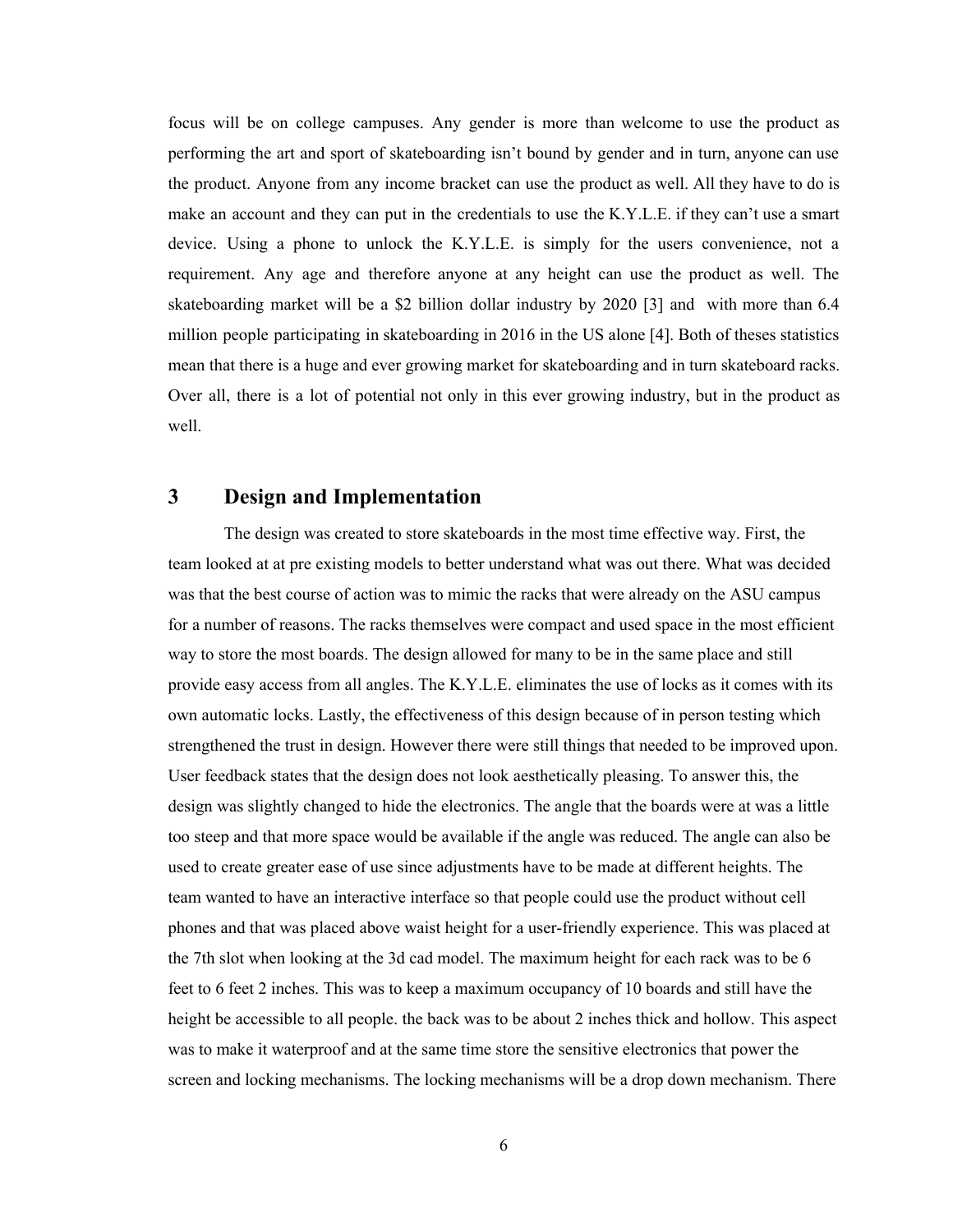will be a strip of metal that is stored above the opening and then will be lowered to close the opening thereby locking the board in. The cost of each mechanism that is supposed to be in place has yet to be calculated but by reducing the amount of metal needed for each board space and the amount of metal needed on the back the frame is supposed to be cheaper while delivering the same amount of security.

This design increases efficiency and user satisfaction, but increases the risk of technological malfunction compared to the currently used design. This design also adds an increased electricity cost, but overall, these costs are trivial when compared to the benefits of the design.

The people interviewed for feedback talked about how they wanted a quicker option but also have more space for boards. The best way the team thought they could address this issue was to make it cheap enough to to have campuses buy more. The original thought was to create something that was either double, triple or quadruple sided. This is still a possibility of using something like that because it would reduce the cost of having more electric infrastructure for each individual rack. Instead there would just be one central system running all the locks. This would be situation but useful in those situations.

#### <span id="page-4-0"></span>**3.1 Final Design**

The final design utilized an ultrasonic sensor that, when activated, rotate a motor to either open or close the locking mechanism. The locking mechanism rotated in a circular motion, with a piece of plywood (holding the place of metal) that would either cover up the slot for the board, essentially locking it, or would move out of the way, allowing for a board to either be removed or placed into the slot. This was one trade off made. Initially the plan was to make the lock travel on the vertical plane, sliding up and down, but limitations with materials did not allow this.

The design is unique because it does not utilize a lock or key that the user brings, but instead uses their phone, which is much more commonly found on college students, as the 'key'. This means students can carry less around with them, and also more efficiently, use their phone to scan their board locked. Customer research showed that the size of the gap needed to be large enough to hold multiple types of wheeled devices. This is why the gap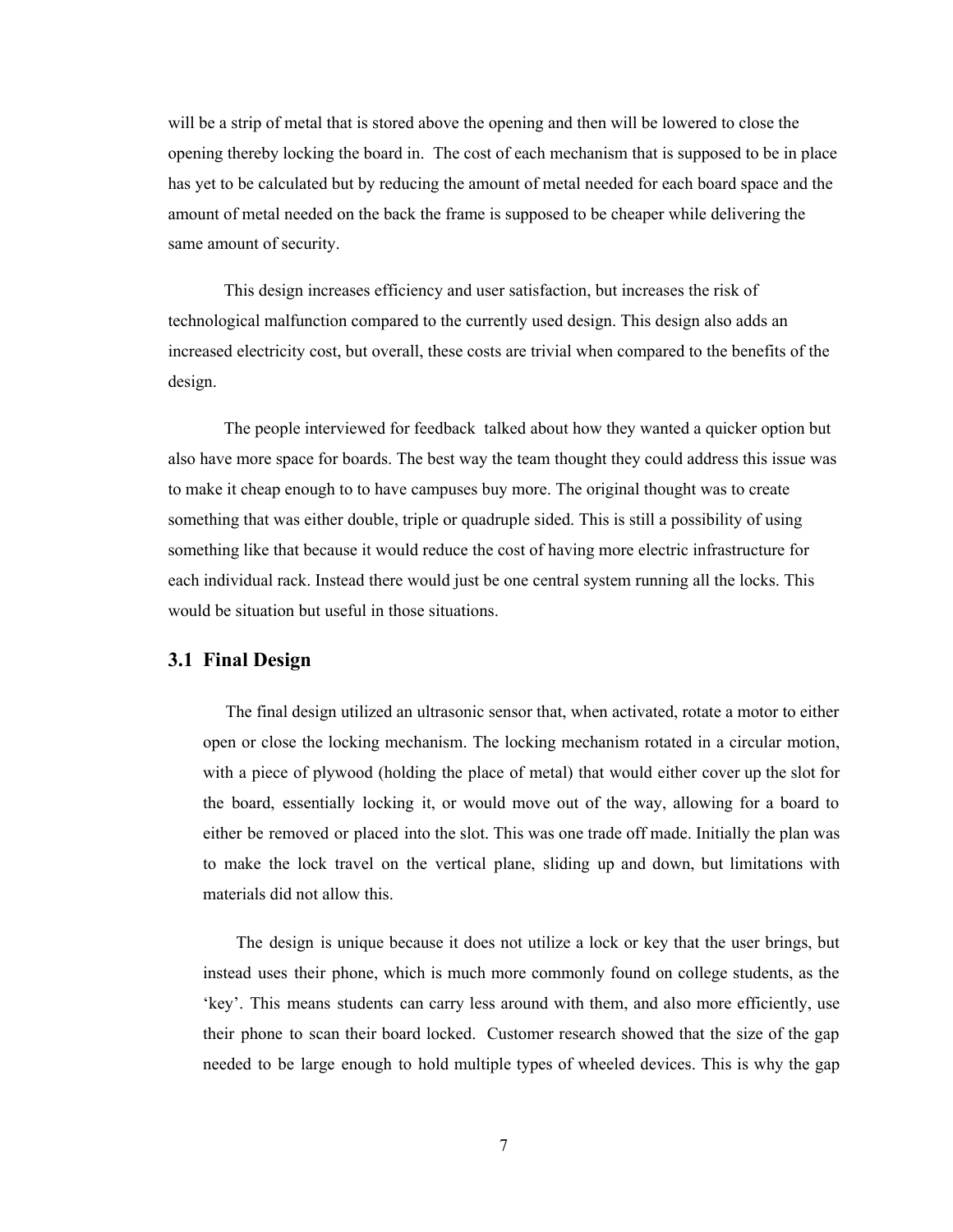was increased to 2". This allows not only skateboards, but also scooters to fit effectively into the device.

The device adds value in both societal and economical manners. The device is competitively cheap. Costs were cut down by prototyping designs, and being able to use less material than competitors. Moreover, the cost of the electronics was kept down by using cheap wiring systems and commonplace sensors. Societally, the device also relieves stress of student skaters. The fear of forgetting a lock, or not being able to find an open space would disappear with the presence of K.Y.L.E. on school campuses. This played a critical role in the design process, how to most efficiently minimize student stress, while maximizing efficiency of the device.

### <span id="page-5-0"></span>**3.2 Cost**

| Aluminum Sheet<br>Metal | \$4.00 per square<br>foot | x108     | \$432 |
|-------------------------|---------------------------|----------|-------|
| Arduino Board           | \$15.00 per board         | x10      | \$150 |
| Weatherproof Wires      | $$6.00$ per foot          | x39 feet | \$234 |
| <b>Motors</b>           | $$10.00$ per motor        | x10      | \$100 |
|                         |                           | Total:   | \$916 |

Table 1: Final Design Materials and Cost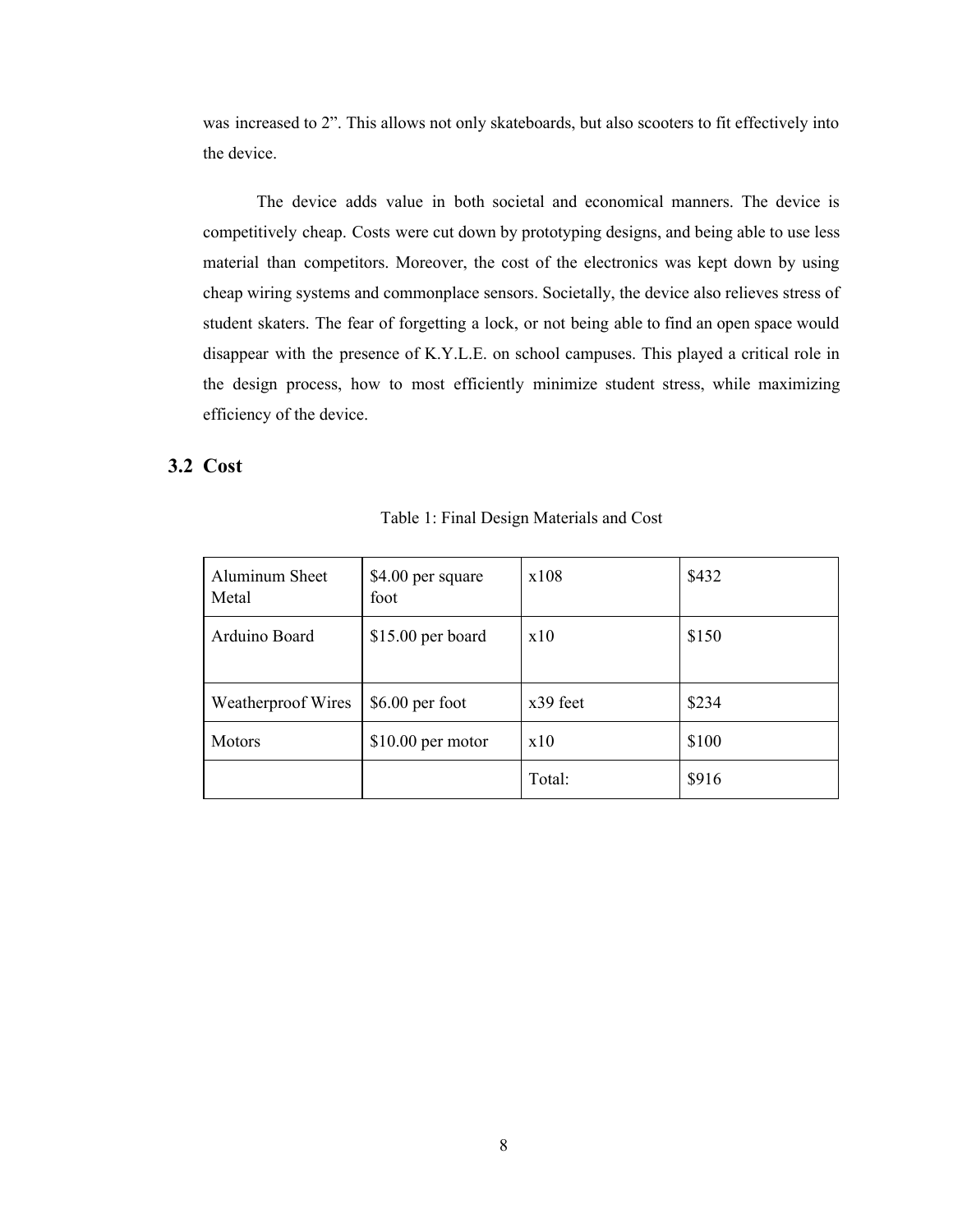<span id="page-6-0"></span>

|                                                                                    | Quantity     | Cost    | Total   |
|------------------------------------------------------------------------------------|--------------|---------|---------|
| Motor                                                                              | 1            | \$2.10  | \$2.10  |
| Wires                                                                              | 9            | \$0.10  | \$1.00  |
| <b>Battery</b>                                                                     | $\mathbf{1}$ | \$1.20  | \$1.20  |
| $1 x 2 p$ ine $2 ft$                                                               | 4            | \$1.00  | \$4.00  |
| Plywood $\frac{1}{4}$ 12 by 12                                                     | $\mathbf{1}$ | \$0.40  | \$.40   |
| $1"$ # 10-32 Phillips<br>pan head machine<br>screw zinc-plated<br>finish $(100pk)$ | 7            | \$0     | \$0     |
| 10 Tooth gear                                                                      | 1            | \$0.40  | \$.40   |
| 50 Tooth gear                                                                      | $\mathbf{1}$ | \$0.70  | \$.70   |
| Breadboard & Red<br>Board                                                          | 1            | \$26.19 | \$26.19 |
|                                                                                    |              |         | \$35.99 |

## Table 2: Prototyping Materials and Cost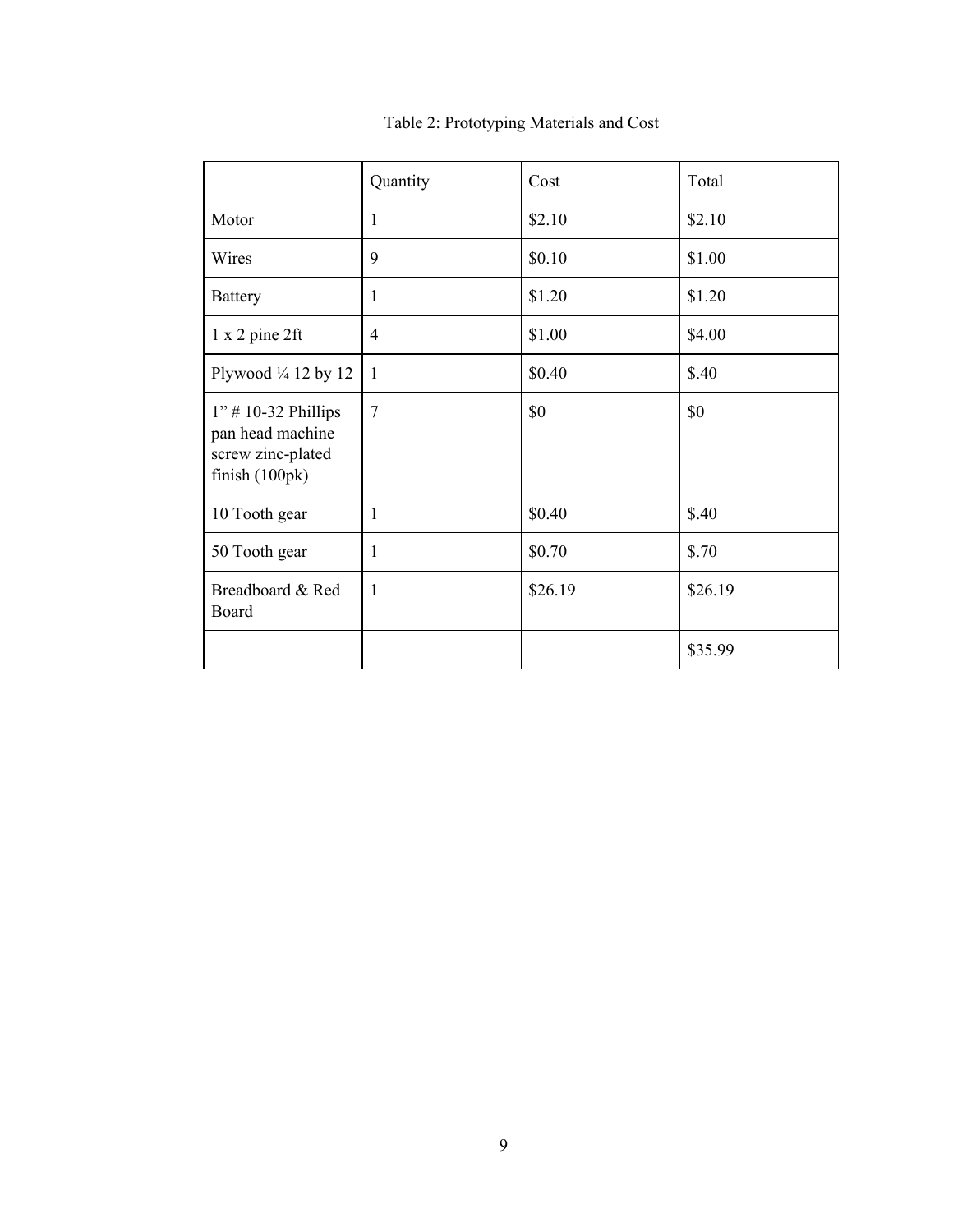# **3.3 Final Product**







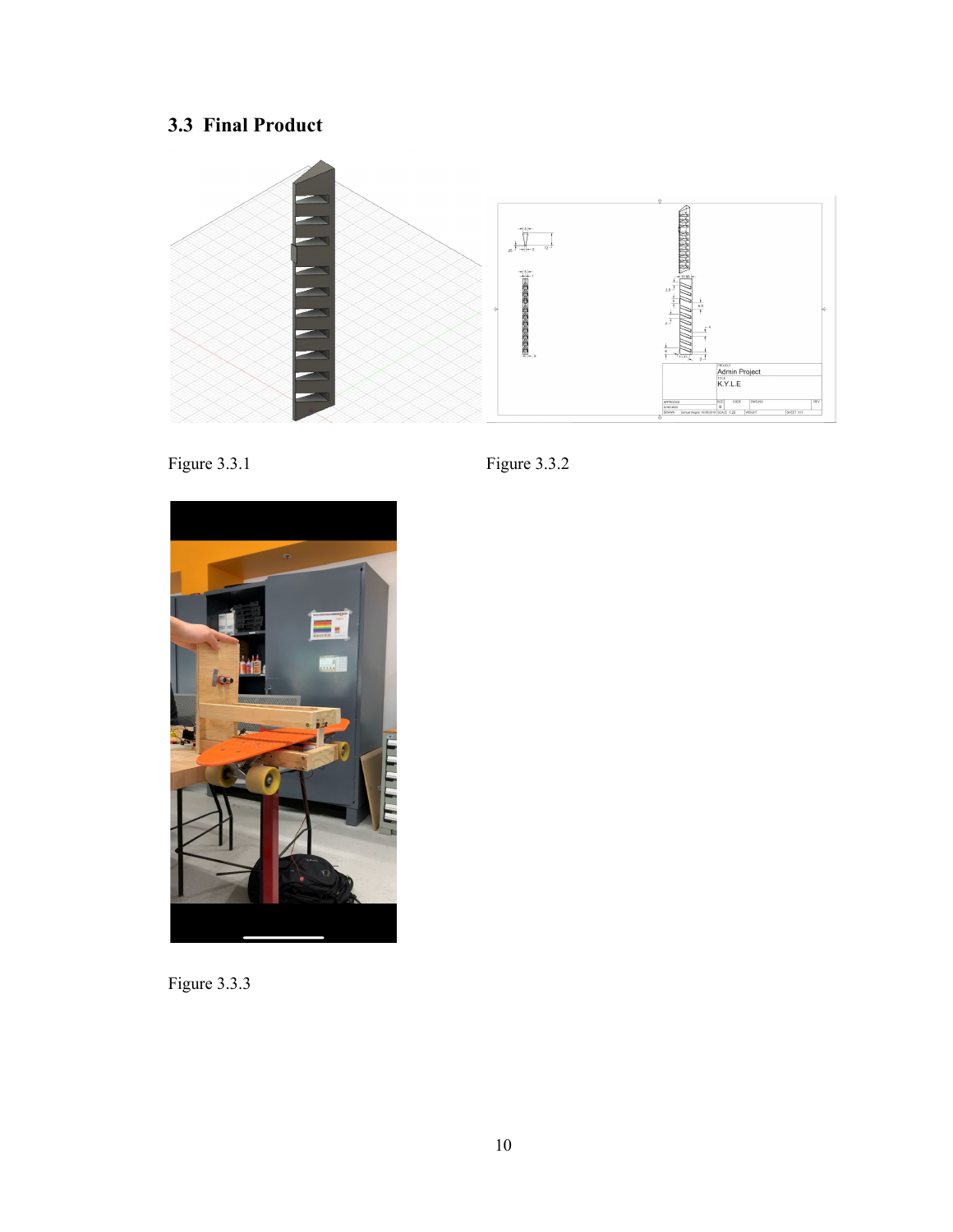### **4 Results and Discussion**

In order to ensure the K.Y.L.E. was functioning properly before the final demonstration it was first tested to see if its locking mechanism would function properly with the ultrasonic sensor and then was tested to see if it could support the weight of a skateboard. The locking mechanism was demonstrated to function properly as it locked and unlocked the mechanism properly several times. The K.Y.L.E. successfully held a skateboard, proving it met the strength requirement. During the final demonstration the K.Y.L.E. successfully unlocked with motion, held a skateboard, locked with motion and then unlocked again with more motion. This is exactly what the prototype was designed to do, making the prototype a success. However, the prototype did not completely solve the problem the theoretical design was meant to. Due to a lack of time and resources the prototype could not match the theoretical design, leading to it not completely solving the design problem.

### <span id="page-8-0"></span>**5 Conclusions and Recommendations**

At the final deadline of the project the K.Y.L.E. had a working prototype along with functioning code. However, the prototype was not aesthetically pleasing and did not have any connection to a smartphone application. Through this project Team 10 learned to better manage their time and how to divide labor efficiently based on individual skills and critical tasks. Given more time or a complete reset, Team 10 would utilize the time management skills to make the prototype look more aesthetically pleasing and would create a smartphone application to make the prototype more like the theoretical design.

Due to the time and resource limitations involved in the creation of the K.Y.L.E. prototype, if one were to commercialize this product they would need to change the design in three ways from the prototype that currently exists. They would first need to make the design an entire rack as opposed to the one slot design of the current prototype. Second, they would need to make the product out of metal as opposed to wood. Thirdly and lastly, they would need to make the product connect to a smartphone application that provides information on availability and location of nearby racks as well as act as a key for the user's skateboard slot.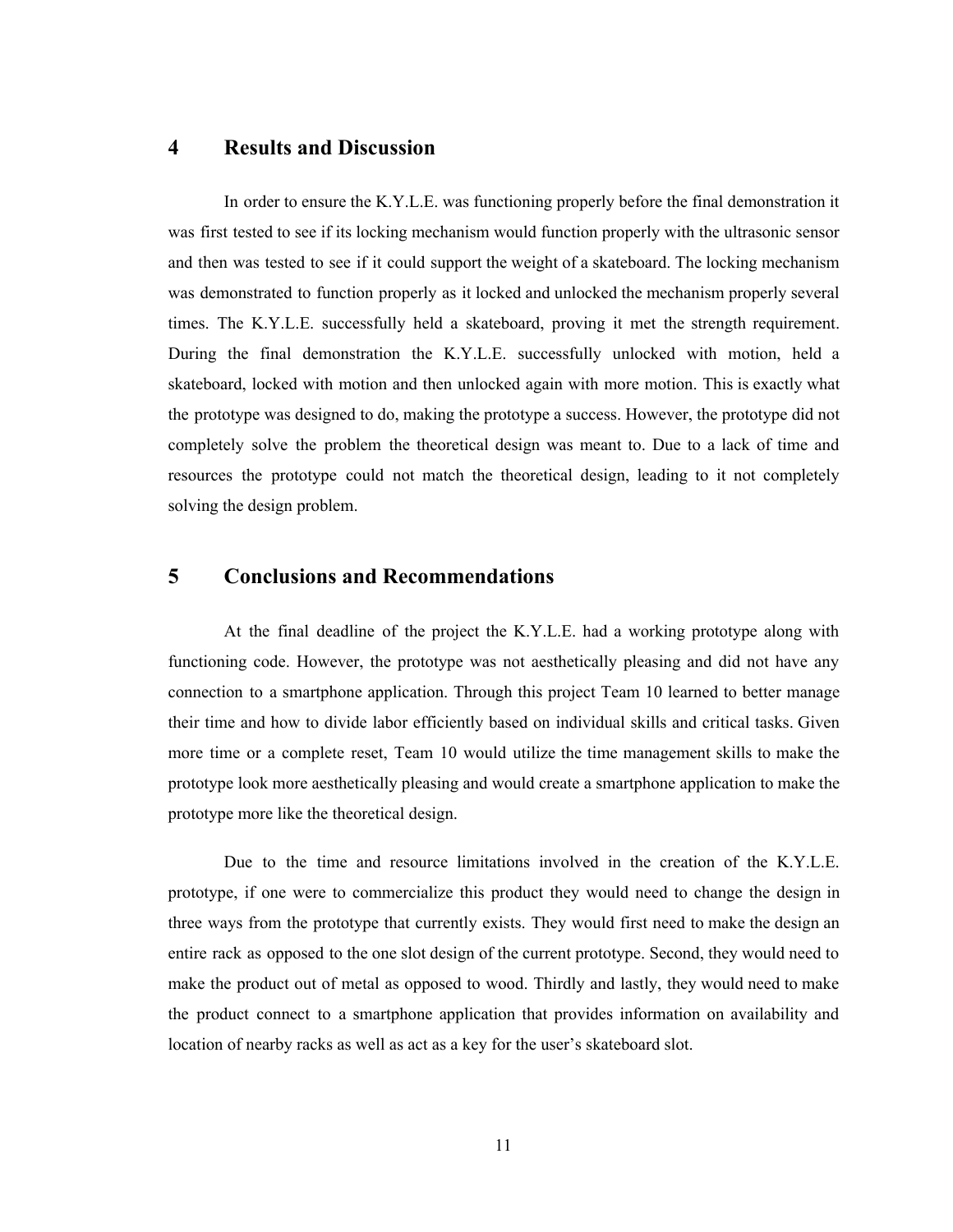### **References**

- [1] D. Huff, *How to Lie with Statistics*. New York: Norton, 1954.
- [2] D.B. Payne and H.G. Gunhold, "Digital sundials and broadband technology," in *Proc. IOOC-ECOC*, 1986, pp. 557-998.
- [3] Maida, Jesse. "Rising Popularity of Skateboarding to Drive the Global Skateboarding Equipment Market Through 2020, Says Technavio." Rising Popularity of Skateboarding to Drive the Global Skateboarding Equipment Market Through 2020, Says Technavio | BusinessWire,BusinessWire,5July2016, www.businesswire.com/news/home/20160705005261/en/Rising-Popularity-Skateboardin g-Drive-Global-Skateboarding-Equipment.
- [4] "Skateboard Market Size, Share: Industry Trends Report, 2019-2025." Skateboard Market Size, Share | Industry Trends Report, 2019-2025 , Grand View Research, July 2019, www.grandviewresearch.com/industry-analysis/skateboard-market.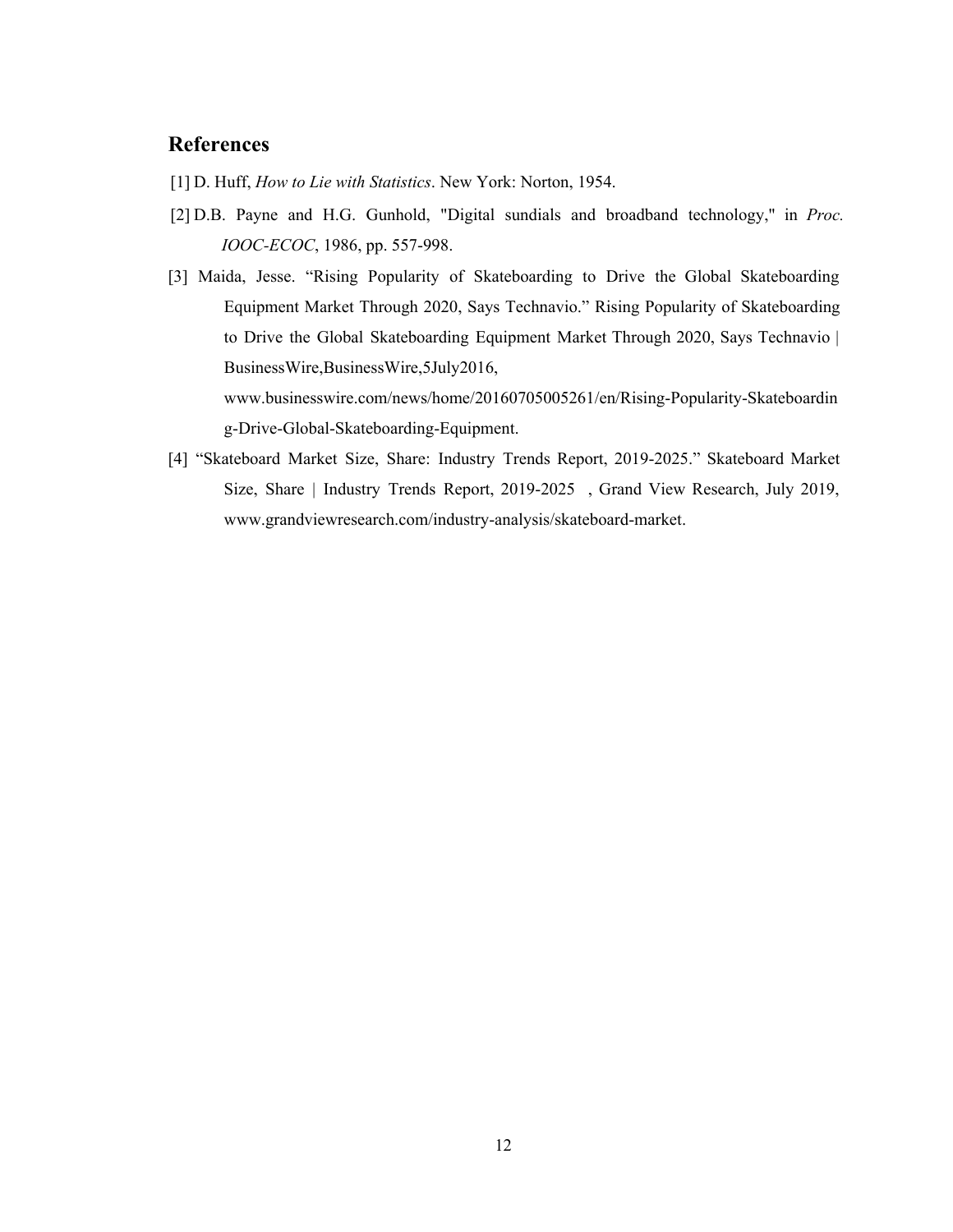

# <span id="page-10-0"></span>**Appendix A: Detailed Engineering Drawing of Final Design**

## <span id="page-10-1"></span>**Appendix B: The Final Code Used to Operate the K.Y.L.E**

const int  $IN1 = 3$ ; const int  $IN2 = 4$ ; const int speedPin =  $5$ ; const int trigPin = 7; const int echoPin =  $6$ ; void setup() { Serial.begin(9600); pinMode ( IN1 , OUTPUT );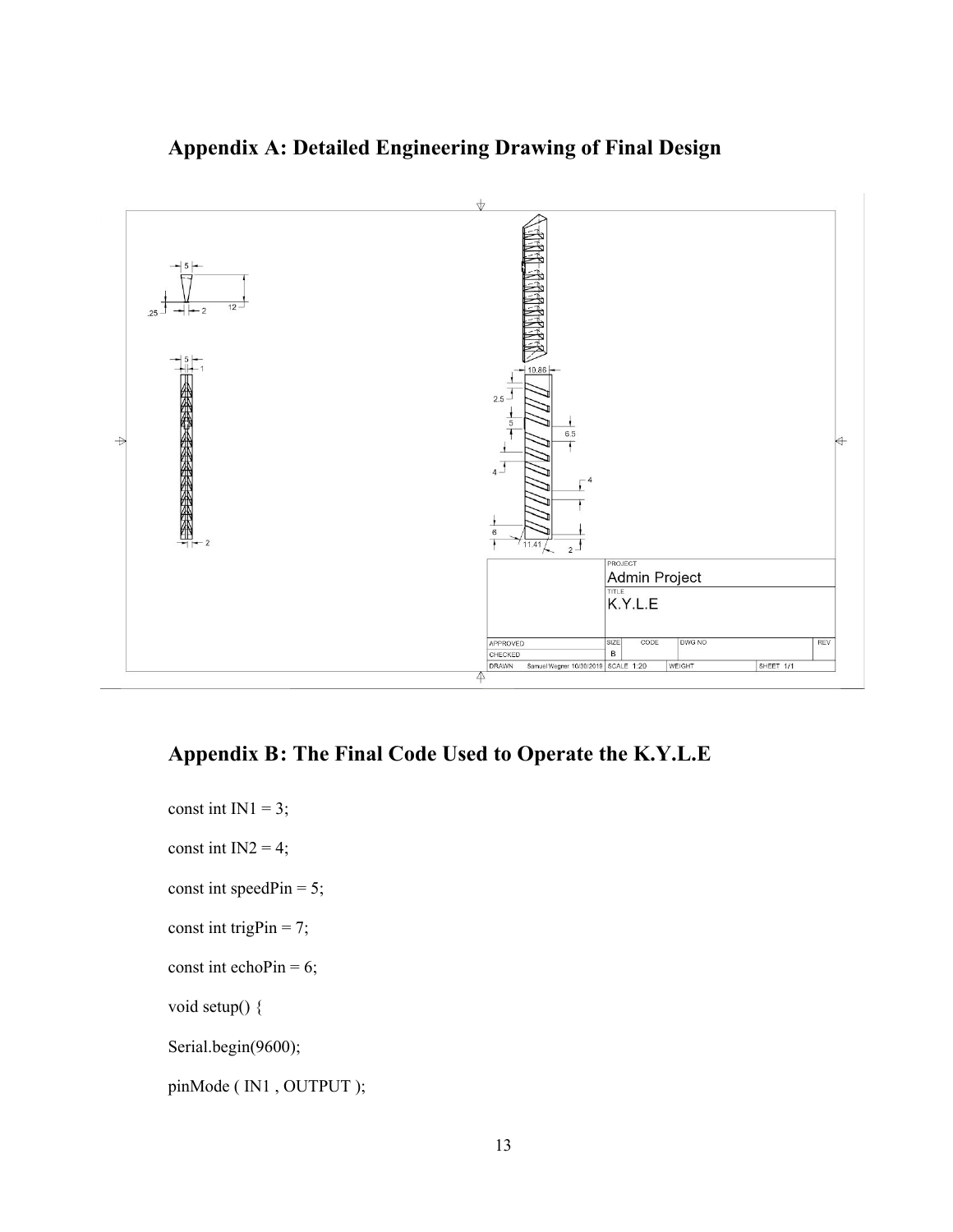pinMode ( IN2, OUTPUT ) ;

pinMode ( speedPin , OUTPUT ) ;

pinMode(trigPin, OUTPUT);

pinMode(echoPin, INPUT);

### }

void loop() {

long duration, distance;

digitalWrite(IN1, HIGH);

digitalWrite(IN2, LOW);

analogWrite(speedPin, 0);

digitalWrite(trigPin, LOW);

delayMicroseconds(2);

digitalWrite(trigPin, HIGH);

delayMicroseconds(10);

digitalWrite(trigPin, LOW);

duration = pulseIn(echoPin, HIGH);

 $distance = duration/58$ ;

if (distance  $> 0$  && distance  $< 7$ ) { // && represents AND

analogWrite(speedPin, 200);

 $delay(500);$ 

} digitalWrite(IN1, LOW); digitalWrite(IN2, HIGH);